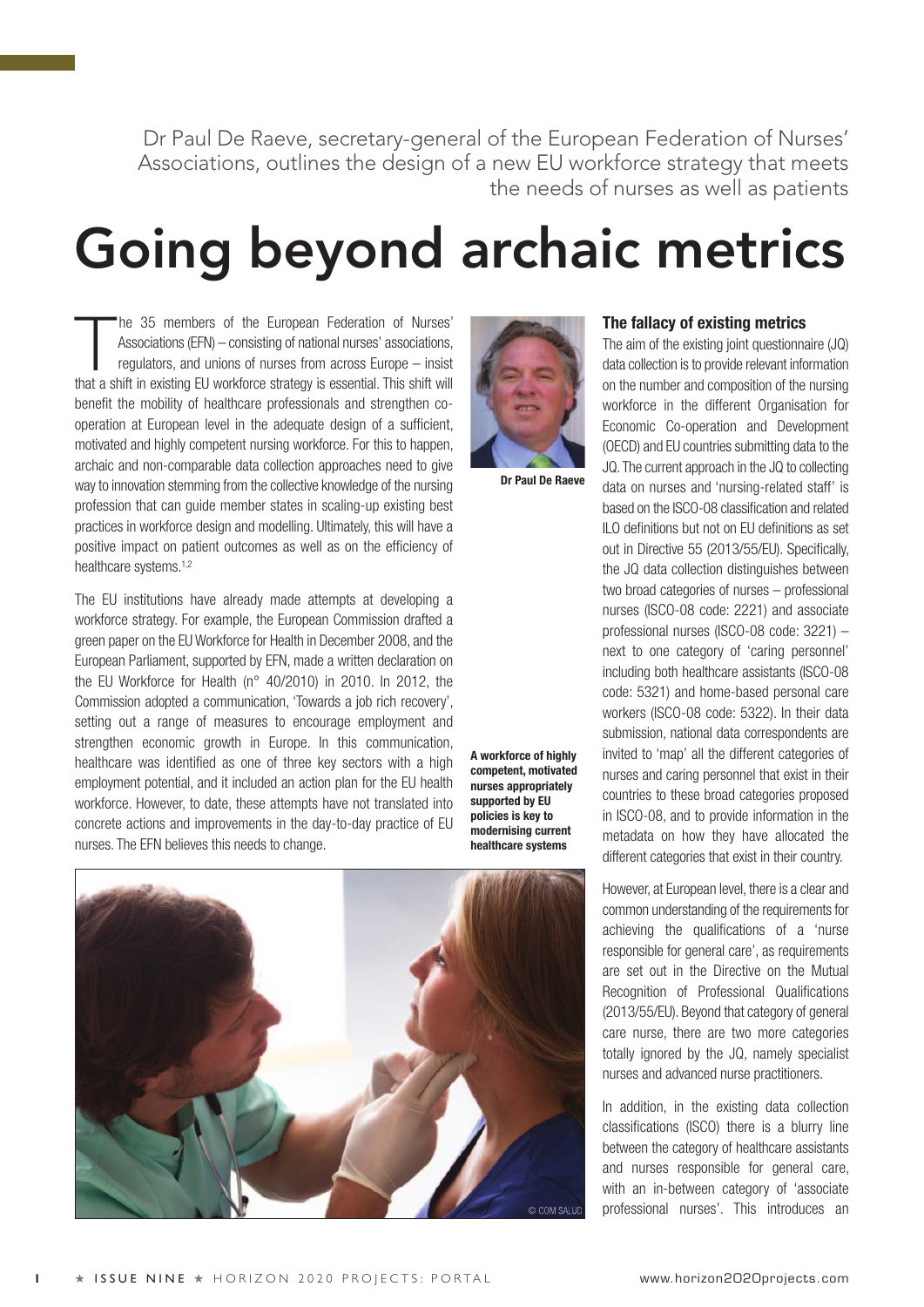element of bias and error in the interpretation of the data since there are no clear distinctions between these categories. This has already led to mistakes when reporting data, resulting in mixed and cumulative categories, and in this way leading to unsafe workforce policies. The current intention of the OECD, Eurostat and World Health Organization is to conflate all of the categories of nursing care into one; this will create further confusion and introduce even more error into the data, thus hindering the development of meaningful workforce policies and science.

A coherent EU-wide approach concerning the categories of nursing care, with a clear set of competences for each category, is an imperative for meaningful workforce design. For this reason, the EFN developed a 'Matrix 3+1' on the three categories of nursing care (general care nurse, specialist nurse, advanced nurse practitioner) underpinned by a set of future principles for the development of healthcare assistants (HCA).

### **The EFN Matrix 3+1**

Directive 2005/36/EC, amended by 2013/55/EU, on the recognition of professional qualifications stipulates minimum education requirements and competencies for 'nurses responsible for general care', set out in Article 31. Whatever educational pathway a person chooses to follow, in order to become an 'EU nurse'  $-$  a 'Directive 55 nurse' – they have to fulfill the same minimum requirements and be able to meet the stipulated competences. This means that for workforce planning and forecasting purposes, including the migration and mobility trends (DG Internal Market and Internal Market Information system), the EFN members agreed that the 'enrolled/registered nurse', 'assistant/licensed practical nurse' and 'registered/licensed nurse' categories can be safely merged, as all of these need to comply with Article 31 of Directive 2013/55/EU. If a person's training does not comply with the requirements of Directive 2013/55/EU, they consequently fall into another category, called 'healthcare assistant'.

The EFN advocates for three categories in nursing care in order to provide clarity on the nursing care categories in Europe and build on developments on this topic by the International Council of Nurses. These three categories will



**EU institutions 'can't see the wood for the trees'; a new EU workforce strategy should be based on innovation stemming from the collective knowledge of the nursing profession**

provide clarity and help to collect comparable data for planning and forecasting. Next to the three categories in nursing care, it is important to take HCAs into account and nursing leadership in their development.

The definitions of the three nursing categories are:

- 1) General care nurse Directive 2013/55/EU Nurse: a self-regulated healthcare professional who works autonomously and in collaboration with others, who has completed a nursing education programme and is qualified and authorised in his/her country to practise as a general care nurse (ref. Art 31, Directive 2013/55/EU);
- 2) Specialist nurse: a nurse prepared beyond the level of a general care nurse and authorised to practise as a specialist with specific expertise in a branch of the nursing field; and
- 3) Advanced nurse practitioner: a general care nurse who has an advanced knowledge base, complex decision making skills and clinical competencies for expanded clinical practice, the characteristics of which are shaped by the context and/or country in which they are credentialed to practise.

Furthermore, the EFN recognises that the education and development of HCAs is an important issue for patient care across Europe. Healthcare systems are relying more and more on HCAs carrying out an everincreasing number of duties due to more pressure on health budgets and increased task shifting. Nurses play a crucial role in the supervision of HCAs and ensure an effective line of accountability between the registered nurse and the HCA. As the representative voice of nurses across Europe, the EFN is working on setting out its position in relation to the development of HCAs in the future, further to our work on developing three nursing categories. Due to major differences in the regulation of HCAs, the EFN calls for a new EU approach. Due to the fact that the regulatory environments and the expectations on the role of HCAs vary widely among the member states, the development of a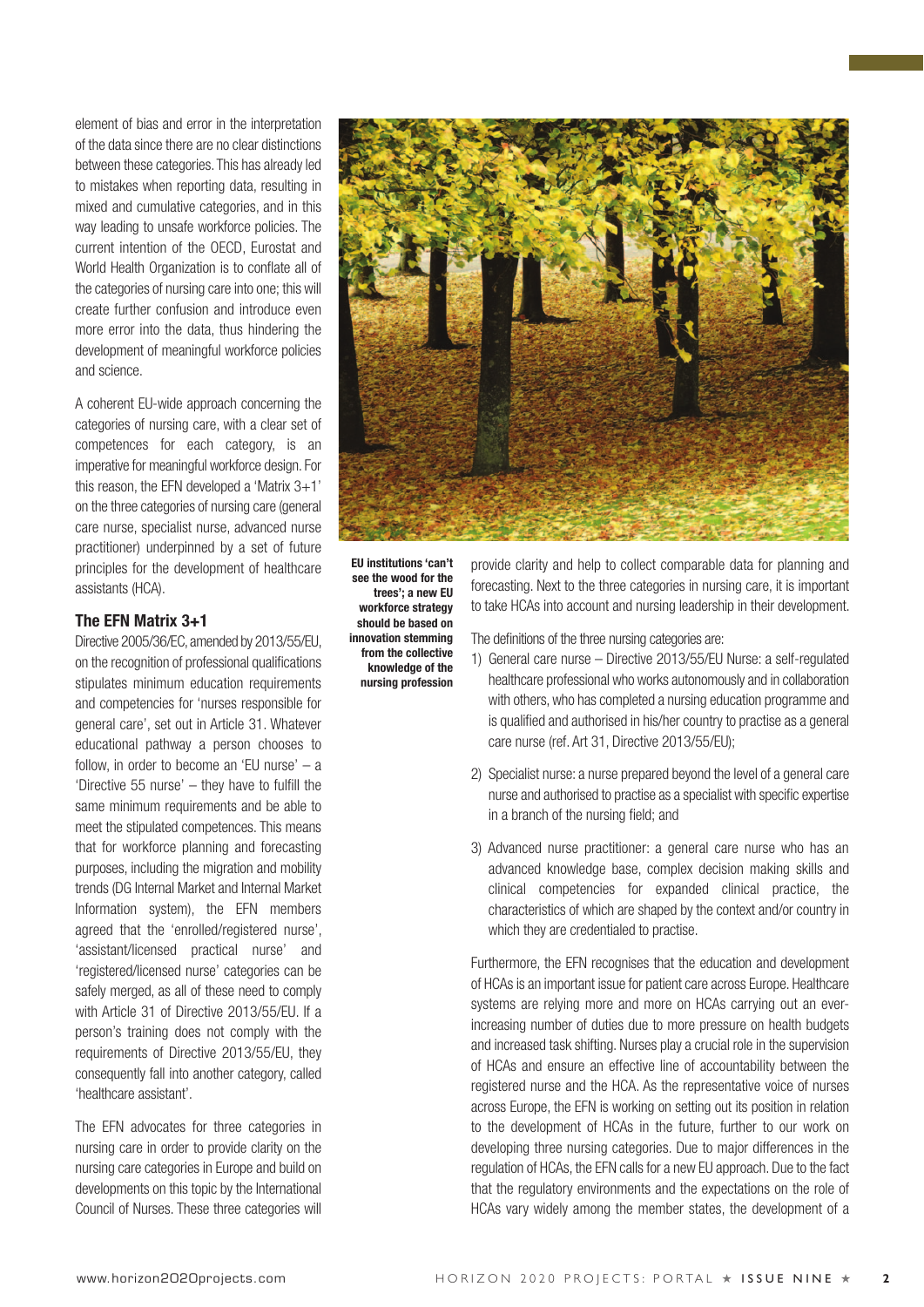| <b>Current approach in JQ (based on</b><br><b>ISCO-08)</b>                                      |
|-------------------------------------------------------------------------------------------------|
| <b>Name</b>                                                                                     |
| Professional nurses (code 2221)                                                                 |
| Associate professional nurses (code<br>3221)                                                    |
| No data collected                                                                               |
| No data collected                                                                               |
| <b>Total number of nurses</b>                                                                   |
| Caring personnel (healthcare<br>assistants and home-based care<br>workers) (code 5321 and 5322) |
|                                                                                                 |

|                 | <b>Proposed EFN alternative</b><br>approach |
|-----------------|---------------------------------------------|
| <b>Category</b> | <b>Name</b>                                 |
|                 | Nurses responsible for general<br>care      |
|                 | Not compatible with EU Directive 55         |
| 2               | <b>Specialist nurses</b>                    |
| з               | <b>Advanced nurse practitioners</b>         |
| $1+2+3$         | <b>Total number of nurses</b>               |
| 4               | <b>Healthcare assistants</b>                |
|                 |                                             |

common EU training platform is unlikely to become a mechanism for mutual recognition. Rather than focusing on a common EU education and training platform for HCAs, the EFN believes that EU activity will be better placed on focusing on the common challenges of the development of HCAs in each member state. The EFN would instead emphasise that future EU work should focus on taking forward some core principles which would underpin the development of HCAs in individual member states and ensure the right system architecture is in place across the EU for regulation.

For the purposes of the workforce classification, the following definition was agreed: healthcare assistant: an auxiliary that assists directly in nursing care in institutional or community settings under the standards and the direct or indirect supervision of the general care nurse.

EFN members have worked together and developed a set of competencies for the two nursing categories (specialist nurse and advanced nurse practitioner) not yet regulated at EU level, as well as principles for HCAs (the CONTEC project, led by DG SANCO, defined the qualifications and competences of HCAs). The European Commission (DG EMPL) in the framework of ESCO – an EU platform which defines and categorises skills, competencies, qualifications and occupations in a standard way, using standard terminology in all EU languages – the EFN Matrix 3+1 has been adopted, complemented by the information provided by the EFN members on the categories of specialist nurse and advanced nurse practitioner. In line with international developments, to plan the EU health workforce the EFN takes as a starting point the 'qualifications' and 'competencies' of nurses and not the 'tasks'. The latter would hinder the possibility to plan the health workforce because the tasks undertaken by nurses differ from sector of employment (hospital or community) and even between employers in the same EU member state. It is therefore more relevant to focus on the qualification and competencies rather than the tasks undertaken.

**Comparing the current approach in the JQ with the proposed EFN approach**

# **A new EU workforce strategy responding to professionals' needs**

EFN members urge the EU institutions to take action toward the development of a new EU workforce strategy that responds to professionals' needs in day-to-day practice. In the context of national budget cuts and nurse workforce shortages, a new strategy is essential to protect the safety and quality of EU healthcare services.

Across Europe, EFN members warn that many nurses do not feel adequately valued and that this is the main reason for them leaving the profession. This affects experienced nurses in particular, and therefore the EFN emphasises that any new strategy needs to consider both new recruits as well as those nurses currently in the profession. Investing in the continuous professional development of the existing nursing workforce and introducing career opportunities for experienced nurses, such as development towards advanced practice nurses, must be a key ingredient of this new strategy.

At times of budget cuts and population crises – such as infectious diseases of high consequences and mass migration – nurses are finding themselves overworked and underresourced. Such crises are not simply temporary but are recurring in different forms. Therefore, improving nurses' working environment must be a continuous effort; nurses need to work in environments with